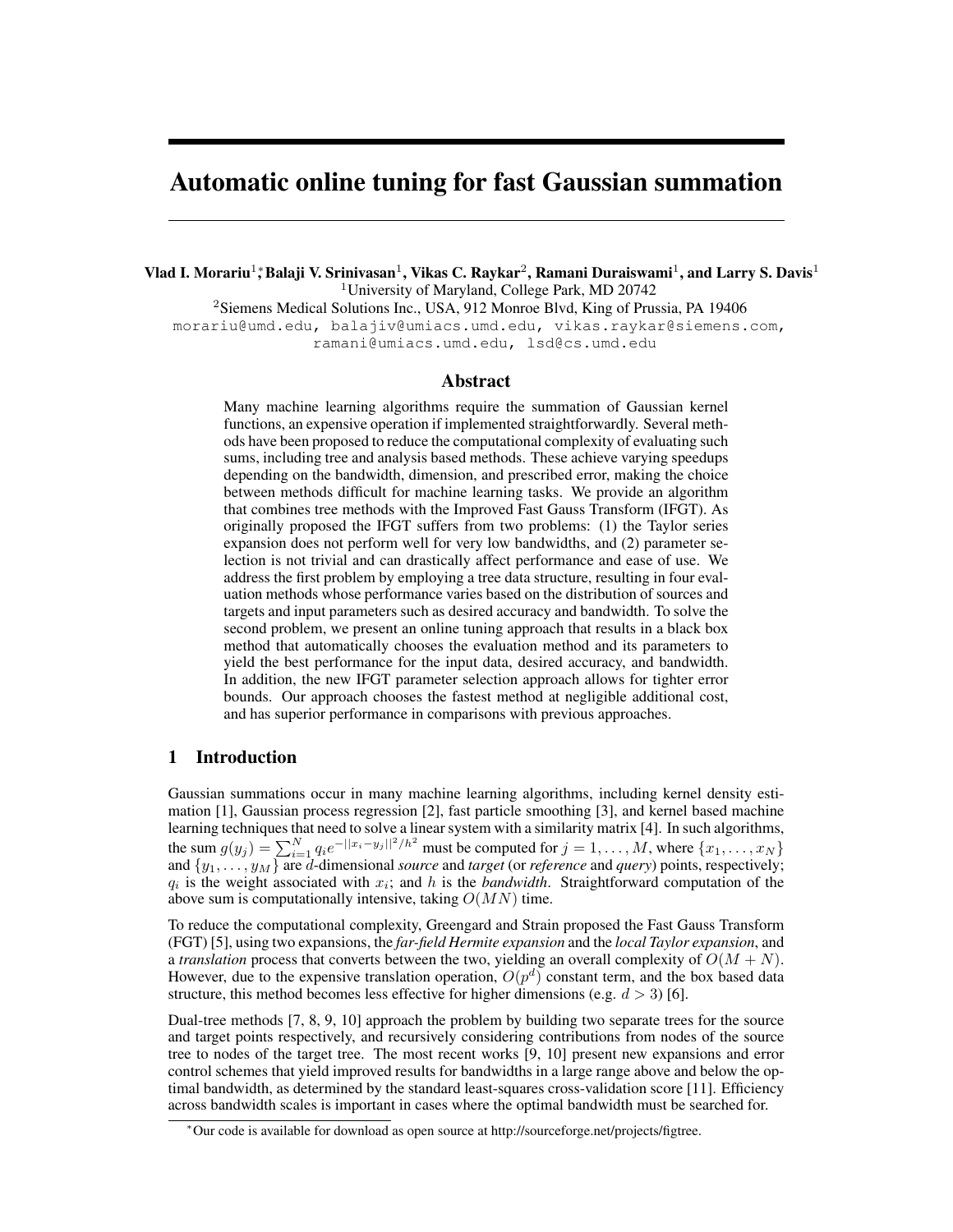Another approach, the Improved Fast Gauss Transform (IFGT) [6, 12, 13], uses a Taylor expansion and a space subdivision different than the original FGT, allowing for efficient evaluation in higher dimensions. This approach also achieves  $O(M + N)$  asymptotic computational complexity. However, the approach as initially presented in [6, 12] was not accompanied by an automatic parameter selection algorithm. Because the parameters interact in a non-trivial way, some authors designed simple parameter selection methods to meet the error bounds, but which did not maximize performance [14]; others attempted, unsuccessfully, to choose parameters, reporting times of " $\infty$ " for IFGT [9, 10]. Recently, Raykar et al [13] presented an approach which selects parameters that minimize the constant term that appears in the asymptotic complexity of the method, while guaranteeing that error bounds are satisfied. This approach is automatic, but only works for uniformly distributed sources, a situation often not met in practice. In fact, Gaussian summations are often used *because* a simple distribution cannot be assumed. In addition, the IFGT performs poorly at low bandwidths because of the number of Taylor expansion terms that must be retained to meet error bounds.

We address both problems with IFGT: 1) small bandwidth performance, and 2) parameter selection. First we employ a tree data structure [15, 16] that allows for fast neighbor search and greatly speeds up computation for low bandwidths. This gives rise to four possible evaluation methods that are chosen based on input parameters and data distributions: direct evaluation, direct evaluation using tree data structure, IFGT evaluation, and IFGT evaluation using tree data structure (denoted by *direct*, *direct+tree*, *ifgt*, and *ifgt+tree*, respectively). We improve parameter selection by removing the assumption that data is uniformly distributed and by providing a method for selecting individual source and target truncation numbers that allows for tighter error bounds. Finally, we provide an algorithm that automatically selects the evaluation method that is likely to be fastest for the given data, bandwidth, and error tolerance. This is done in a way that is automatic and transparent to the user, as for other software packages such as FFTW [17] and ATLAS [18].The algorithm is tested on several datasets, including those in [10], and in each case found to perform as expected.

## 2 Improved Fast Gauss Transform

We briefly summarize the IFGT, which is described in detail [13, 12, 6]. The speedup is achieved by employing a truncated Taylor series factorization, using a space sub-division to reduce the number of terms needed to satisfy the error bound, and ignoring sources whose contributions are negligible. The approximation is guaranteed to satisfy the absolute error  $|\hat{g}(y_j) - g(y_j)|/Q \leq \epsilon$ , where  $Q = \sum_{j=1}^{\infty}$  $\sum_i |q_i|$ . The factorization that IFGT uses involves the truncated multivariate Taylor expansion

$$
e^{-\|y_j - x_i\|^2/h^2} = e^{-\|x_i - x_*\|^2/h^2} e^{-\|y_j - x_*\|^2/h^2} \left[ \sum_{|\alpha| \leq p-1} \frac{2^{\alpha}}{\alpha!} \left( \frac{y_j - x_*}{h} \right)^{\alpha} \left( \frac{x_i - x_*}{h} \right)^{\alpha} \right] + \Delta_{ij}
$$

where  $\alpha$  is multi-index notation<sup>1</sup> and  $\Delta_{ij}$  is the error induced by truncating the series to exclude terms of degree  $p$  and higher and can be bounded by

$$
\Delta_{ij} \le \frac{2^p}{p!} \left( \frac{||x_i - x_*||}{h} \right)^p \left( \frac{||y_j - x_*||}{h} \right)^p e^{-(||x_i - x_*|| - ||y_j - x_*||)^2/h^2}.
$$
 (1)

Because reducing the distance  $||x_i - x_*||$  also reduces the error bound given above, the sources can be divided into K clusters, so the Taylor series center of expansion for source  $x_i$  is the center of the cluster to which the source belongs. Because of the rapid decay of the Gaussian function, the contribution of sources in cluster k can be ignored if  $||y_j - c_k|| > r_y^k = r_x^k + h\sqrt{\log(1/\epsilon)}$ , where  $c_k$  and  $r_x^k$  are cluster center and radius of the  $k^{th}$  cluster, respectively.

In [13], the authors ensure that the error bound is met by choosing the truncation number  $p_i$  for each source so that  $\Delta_{ij} \leq \epsilon$ . This guarantees that  $|\hat{g}(y_j) - g(y_j)| = |\sum_{i=1}^{N} q_i \Delta_{ij}| \leq \sum_{i=1}^{N} |q_i| \epsilon = Q \epsilon$ . Because  $||y_j - c_k||$  cannot be computed for each  $\Delta_{ij}$  term (to prevent quadratic complexity), the authors use the worst case scenario; denoting  $d_{ik} = ||x_i - c_k||$  and  $d_{jk} = ||y_j - c_k||$ , the bound on error term  $\Delta_{ij}$  is maximized at  $d_{jk}^* = \frac{d_{ik} + \sqrt{d_{ik}^2 + 2p_i h^2}}{2}$ , or  $d_{jk}^* = r_y^k$ , whichever is smaller (since targets further than  $r_y^k$  from  $c_k$  will not consider cluster k).

<sup>&</sup>lt;sup>1</sup>Multi-index  $\alpha = \{\alpha_1, \ldots, \alpha_d\}$  is a d-tuple of nonnegative integers, its length is  $|\alpha| = \alpha_1 + \ldots + \alpha_d$ , its factorial is defined as  $\alpha! = \alpha_1! \alpha_2! \dots \alpha_d!$ , and for  $x = (x_1, \dots, x_d) \in \mathbb{R}^d$ ,  $x^{\alpha} = x_1^{\alpha_1} x_2^{\alpha_2} \dots x_d^{\alpha_d}$ .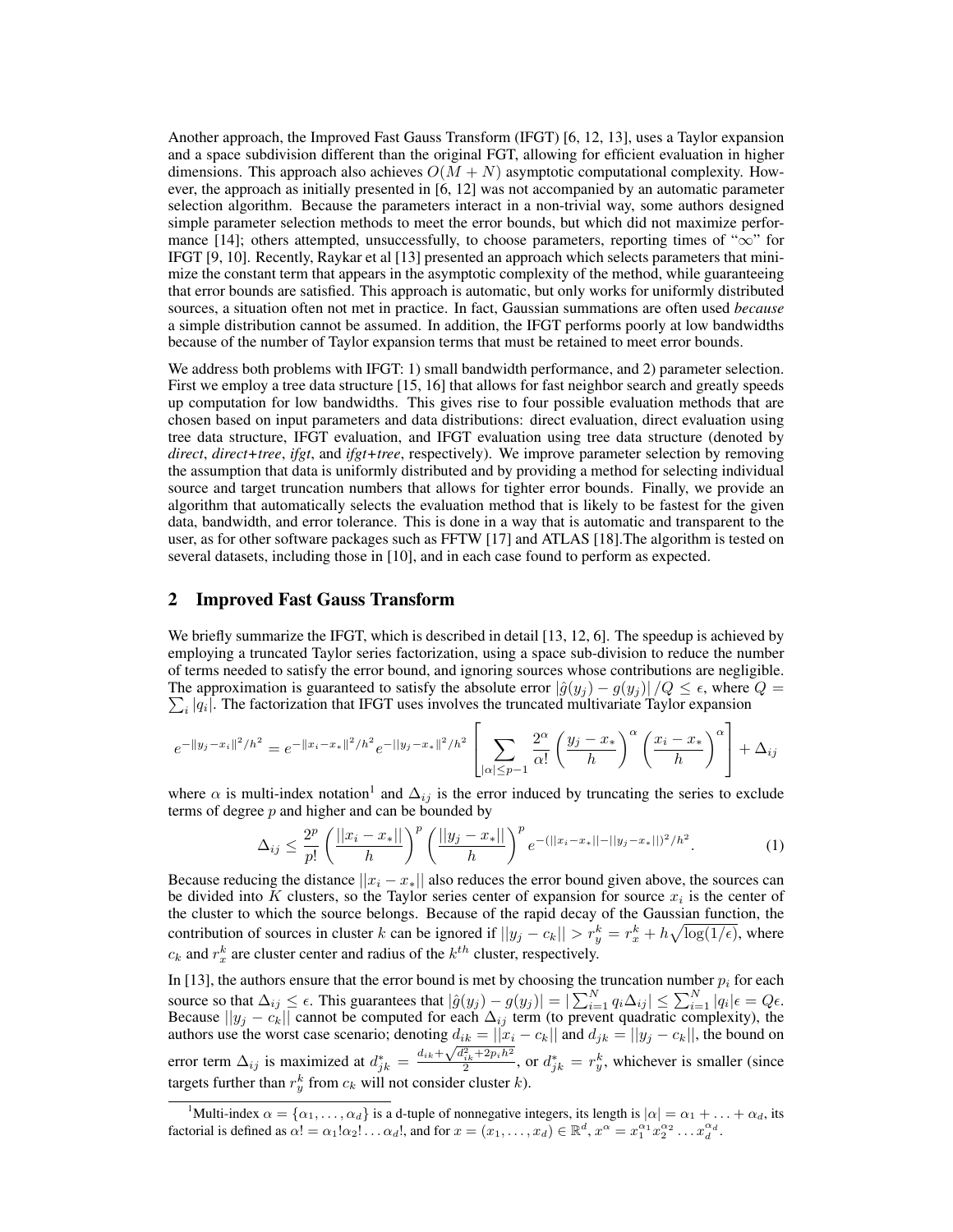

Figure 1: The four evaluation methods. Target is displayed elevated to separate it from sources.

The algorithm proceeds as follows. First, the number of clusters  $K$ , maximum truncation number  $p_{\text{max}}$ , and the cut-off radius r are selected by assuming that sources are uniformly distributed. Next, K-center clustering is performed to obtain  $c_1, \ldots, c_K$ , and the set of sources S is partitioned into  $S_1, \ldots, S_k$ . Using the max cluster radius  $r_x$ , the truncation number  $p_{\text{max}}$  is found that satisfies worst-case error bound. Choosing  $p_i$  for each source  $x_i$  so that  $\Delta_{ij} \leq \epsilon$ , source contributions are accumulated to cluster centers:

$$
C_{\alpha}^{k} = \frac{2^{\alpha}}{\alpha!} \sum_{x_i \in S_k} q_i e^{-\frac{||x_i - c_k||^2}{h^2}} \left(\frac{x_i - c_k}{h}\right)^{\alpha} \mathbf{1}_{|\alpha| \le p_i - 1}
$$

For each  $y_i$ , influential clusters for which  $||y_i - c_k|| \le r_y^k = r_x^k + r$  are found, and contributions from those clusters are evaluated:

$$
\hat{g}(y_j) = \sum_{||y_i - c_k|| \le r_k^y} \sum_{|\alpha| \le p_{\max} - 1} C_{\alpha}^k e^{-\frac{||y_j - c_k||^2}{h^2}} \left(\frac{y_j - c_k}{h}\right)^{\alpha}
$$

The clustering step can be performed in  $O(NK)$  time using a simple algorithm [19] due to Gonzalez, or in optimal  $O(N \log K)$  time using the algorithm by Feder and Greene [20]. Because the number of values of  $\alpha$  such that  $|\alpha| \leq p$  is  $r_{pd} = C(p+d, d)$ , the total complexity of the algorithm is  $O((N+Mn_c)(\log K + r_{(p_{\max}-1)d}))$  where  $n_c$  is the number of cluster centers that are within the cut-off radius of a target point. Note that for fixed p,  $r_{pd}$  is polynomial in the dimension d rather than exponential. Searching for clusters within the cut-off radius of each target can take time  $O(MK)$ , but efficient data-structures can be used to reduce the cost to  $O(Mn_c \log K)$ .

# 3 Fast Fixed-Radius Search with Tree Data Structure

One problem that becomes apparent from the point-wise error bound on  $\Delta_{ij}$  is that as bandwidth h decreases, the error bound increases, and either  $d_{ik} = ||x_i - c_k||$  must be decreased (by increasing the number of clusters K) or the maximum truncation number  $p_{\text{max}}$  must be increased to continue satisfying the desired error. An increase in either K or  $p_{\text{max}}$  increases the total cost of the algorithm. Consequently, the algorithm originally presented above does not perform well for small bandwidths.

However, few sources have a contribution greater than  $q_i \epsilon$  at low bandwidths, since the cut-off radius becomes very small. Also, because the number of clusters increases as the bandwidth decreases, we need an efficient way of searching for clusters that are within the cut-off radius. For this reason, a tree data structure can be used since it allows for efficient fixed-radius nearest neighbor search. If  $h$ is moderately low, a tree data structure can be built on the cluster centers, such that the  $n_c$  influential clusters within the cut-off radius can be found in  $O(n_c \log K)$  time [15, 16]. If the bandwidth is very low, then it is more efficient to simply find all source points  $x_i$  that influence a target  $y_j$  and perform exact evaluation for those source points. Thus, if  $n<sub>s</sub>$  source points are within the cut-off radius of  $y_j$ , then the time to build the structure is  $O(N \log N)$  and the time to perform a query is  $O(n_s \log N)$  for each target. Thus, we have four methods that may be used for evaluation of the Gauss Transform: direct evaluation, direct evaluation with the tree data structure, IFGT evaluation, and IFGT evaluation with a tree data structure on the cluster centers. Figure 1 shows a graphical representation of the four methods. Because the running times of the four methods for various parameters can differ greatly (i.e. using *direct+tree* evaluation when *ifgt* is optimal could result in a running time that is many orders of magnitude larger), we will need an efficient and online method selection approach, which is presented in section 5.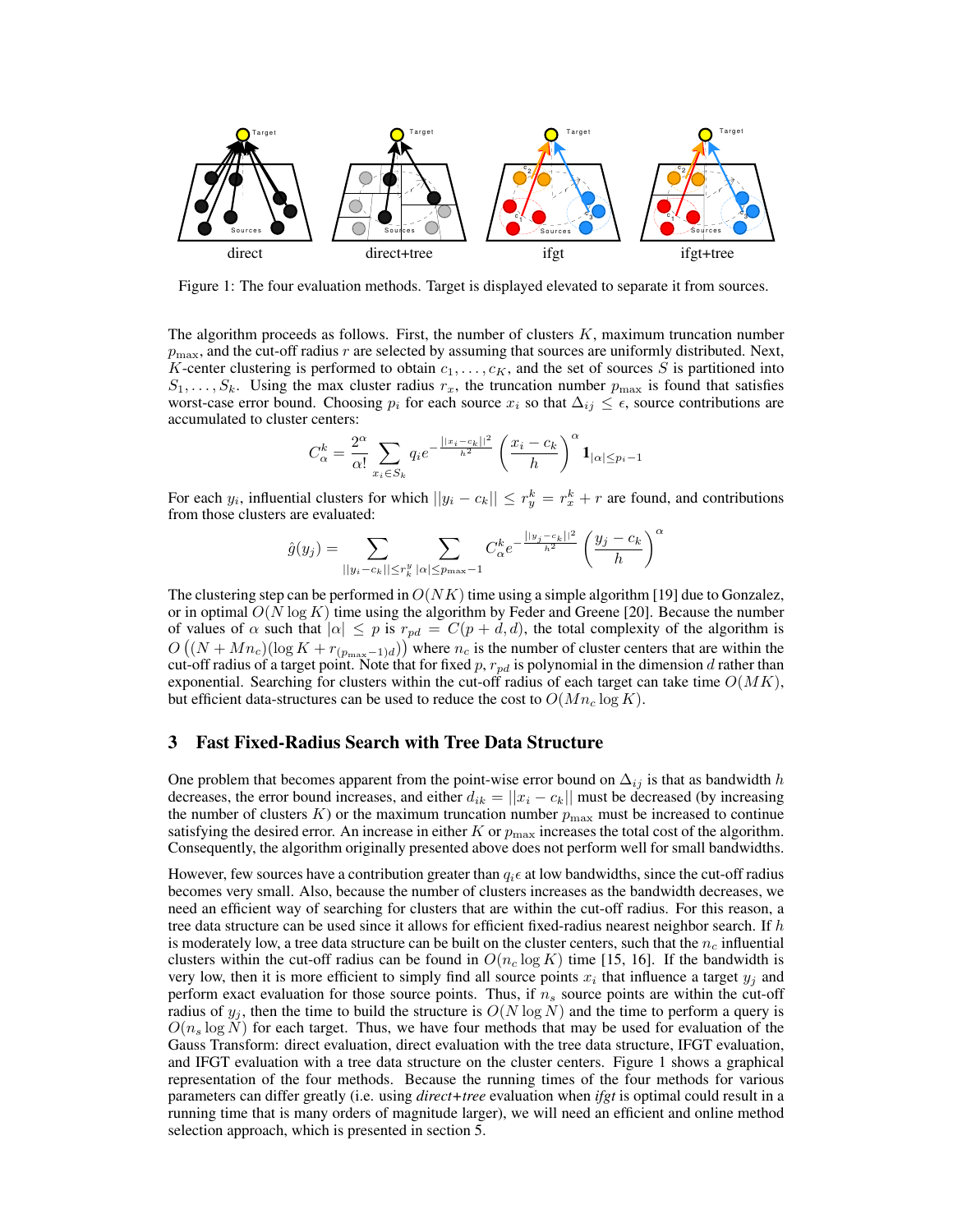

Figure 2: Selecting  $p_{\text{max}}$  and K using cluster radius, for  $M=N=20000$ , sources dist. as mixture of 25  $N(\mu \sim U[0, 1]^d, \Sigma = 4^{-4}I)$ , targets as  $U[0, 1]^d, \epsilon = 10^{-2}$ . Left: Predicted cluster radius as  $K^{-1/d}$ vs actual cluster radius for  $d = 3$ . Right: Speedup from using actual cluster radius.

# 4 Choosing IFGT Parameters

As mentioned in Section 1, the process of choosing the parameters is non-trivial. In [13], the pointwise error bounds described in Eq. 1 were used in an automatic parameter selection scheme that is optimized when sources are uniformly distributed. We remove the uniformity assumption and also make the error bounds tighter by selecting individual source *and* target truncation numbers to satisfy cluster-wise error bounds instead of the worst-case point-wise error bounds. The first improvement provides significant speedup in cases where sources are not uniformly distributed, and the second improvement results in general speedup since we are no longer considering the error contribution of just the worst source point, but considering the total error of each cluster instead.

#### 4.1 Number of Clusters and Maximum Truncation Number

The task of selecting the number of clusters K and maximum truncation number  $p_{\text{max}}$  is difficult because they depend on each other indirectly through the source distribution. For example, increasing  $K$  decreases the cluster radius, which allows for a lower truncation number while still satisfying the error bound; conversely, increasing  $p_{\text{max}}$  allows clusters to have a larger radius, which allows for a smaller K. Ideally, both parameters should be as low as possible since they both affect computational complexity. Unfortunately, we cannot find the balance between the two without analyzing the source distribution because it influences the rate at which the cluster radius decreases. The uniformity assumption leads to an estimate of maximum cluster radius,  $r_x \sim K^{-1/d}$  [13]. However, few interesting datasets are uniformly distributed, and when the assumption is violated, as in Fig. 2, actual  $r_x$  will decrease faster than  $K^{-1/d}$ , leading to over-clustering and increased running time.

Our solution is to perform clustering as part of the parameter selection process, obtaining the actual cluster radii for each value of  $K$ . Using this approach, parameters are selected in a way that the algorithm is tuned to the actual distribution of the sources.

We can take advantage of the incremental nature of some clustering algorithms such as the greedy algorithm proposed by Gonzalez [19] or the first phase of the Feder and Greene algorithm [20], which provide a 2-approximation and 6-approximation of the optimal k-center clustering, respectively. We can then increment the value  $K$ , obtain the maximum cluster radius, and then find the lowest  $p$  that satisfies the error bound, picking the final value  $K$  which yields the lowest computational cost.

Note that if we simply set the maximum number of clusters to  $K_{\text{limit}} = N$ , we would spend  $O(N \log N)$  time to estimate parameters. However, in practice, the optimal value of K is low relative to  $N$ , and it is possible to detect when we cannot lower cost further by increasing  $K$  or lowering  $p_{\text{max}}$ , thus allowing the search to terminate early. In addition, in Section 5, we show how the data distribution allows us to intelligently choose  $K_{\text{limit}}$ .

#### 4.2 Individual Truncation Numbers by Cluster-wise Error Bounds

Once the maximum truncation number  $p_{\text{max}}$  is selected, we can guarantee that the worst sourcetarget pairwise error is below the desired error bound. However, simply setting each source and target truncation number to  $p_{\text{max}}$  wastes computational resources since most source-target pairs do not contribute much error. This problem is addressed in [13] by allowing each source to have its own truncation number based on its distance from the cluster center and assuming the worst placement of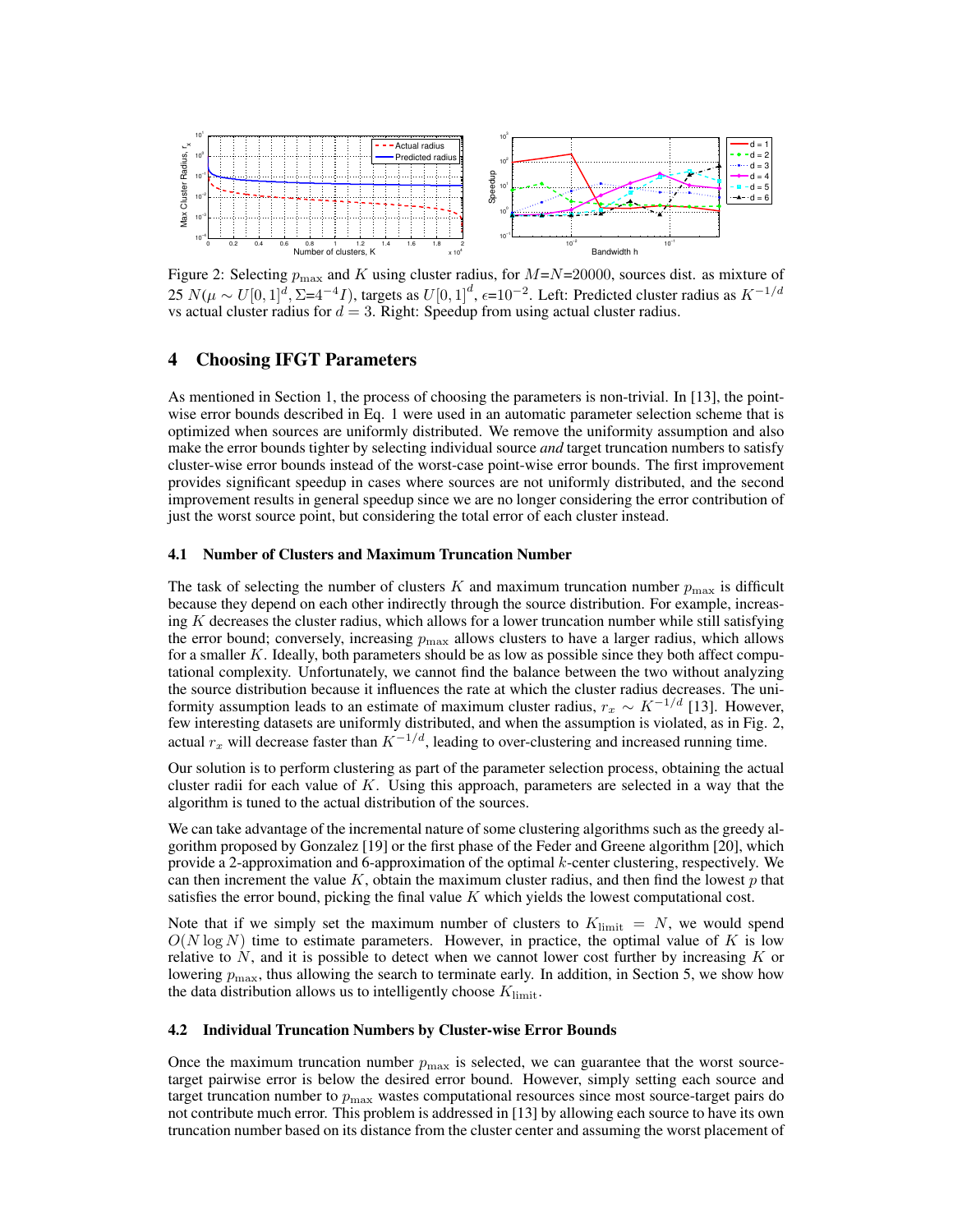

Figure 3: Speedup obtained by using cluster-wise instead of point-wise truncation numbers, for  $M=N=4000$ , sources dist. as mixture of 25  $N(\mu \sim U[0, 1]^d, \Sigma=4^{-4}I)$ , targets as  $U[0, 1]^d, \epsilon=10^{-4}$ . For  $d=1$ , the gain of lowering truncation is not large enough to make up for overhead costs.

any target. However, this means that each cluster will have to compute  $r_{(p^i-1)d}$  coefficients where  $p<sup>i</sup>$  is the truncation number of its farthest point.

We propose a method for further decreasing most individual source and target truncation numbers by considering the total error incurred by evaluation at any target

$$
|\hat{g}(y_j) - g(y_j)| \leq \sum_{k \; : \; ||y_j - c_k|| \leq r_y^k} \sum_{x_i \in S_k} |q_i| \Delta_{ij} + \sum_{k \; : \; ||y_j - c_k|| > r_y^k} \sum_{x_i \in S_k} |q_i| \epsilon
$$

where the left term on the r.h.s. is the error from truncating the Taylor series for the clusters that are within the cut-off radius, and the right term bounds the error from ignoring clusters outside the cut-off radius,  $r_y$ . Instead of ensuring that  $\Delta_{ij} \leq \epsilon$  for all  $(i, j)$  pairs, we ensure

 $\sum_{x_i \in S_k} |q_i| \Delta_{ij} \leq \sum_{x_i \in S_k} |q_i| \epsilon = Q_k \epsilon$ 

for all clusters. In this case, if a cluster is outside the cut-off radius, then the error incurred is no greater than  $Q_k \epsilon$ ; otherwise, the cluster-wise error bounds guarantee that the error is still no greater than  $Q_k \epsilon$ . Summing over all clusters we have

$$
|\hat{g}(y_j) - g(y_j)| \le \sum_k Q_k \epsilon = Q\epsilon,
$$

our desired error bound. The lowest truncation number that satisfies the cluster-wise error for each cluster is found in  $O(p_{\text{max}}N)$  time by evaluating the cluster-wise error for all clusters for each value of  $p = \{1 \dots p_{\text{max}}\}.$  In addition, we can find individual target point truncation numbers by not only considering the worst case target distance  $r_y^k$  when computing cluster error contributions, but considering target errors for sources at varying distance ranges from each cluster center. This yields concentric regions around each cluster, each of which has its own truncation number, which can be used for targets in that region. Our approach satisfies the error bound tighter and reduces computational cost because:

- Each cluster's maximum truncation number no longer depends only on its farthest point, so if most points are clustered close to the center the maximum truncation will be lower;
- The weight of each source point is considered in the error contributions, so if a source point is far away but has a weight of  $q_i = 0$  its error contribution will be ignored; and finally
- Each target can use a truncation number that depends on its distance from the cluster.

## 5 Automatic Tuning via Method Selection

For any input source and target point distribution, requested absolute error, and Gaussian bandwidth, we have the option of evaluating the Gauss Transform using any one of four methods: *direct*, *direct+tree*, *ifgt*, and *ifgt+tree*. As Fig. 4 shows, choosing the wrong method can result in orders of magnitude more time to evaluate the sum. Thus, we require an efficient scheme to automatically choose the best method online based on the input. The scheme must use the distribution of both the source and target points in making its decision, while at the same time avoiding long computations that would defeat the purpose of automatic method selection.

Note that if we know d, M, N,  $n_s$ ,  $n_c$ , K, and  $p_{\text{max}}$ , we can calculate the cost of each method:

| $\vert \ \mathit{Cost}_{\mathrm{direct}}(d, N, M) \vert$             | O(dMN)                                                 |
|----------------------------------------------------------------------|--------------------------------------------------------|
| $\vert \text{Cost}_{\text{direct+tree}}(d, N, M, n_s) \vert$         | $O(d(N+Mn_s)\log N)$                                   |
| $\sqrt{Cost_{\rm ifgt}}(d, N, M, K, n_c, p_{\rm max})$               | $\sqrt{O(dN\log K + (N+Mn_c)r_{(p_{\max}-1)d} + dMK)}$ |
| $\mid Cost_{\text{ifgt+tree}}(d, N, M, K, n_c, p_{\text{max}}) \mid$ | $\sqrt{O((N+Mn_c)(d\log K+r_{(p_{\max}-1)d}))}$        |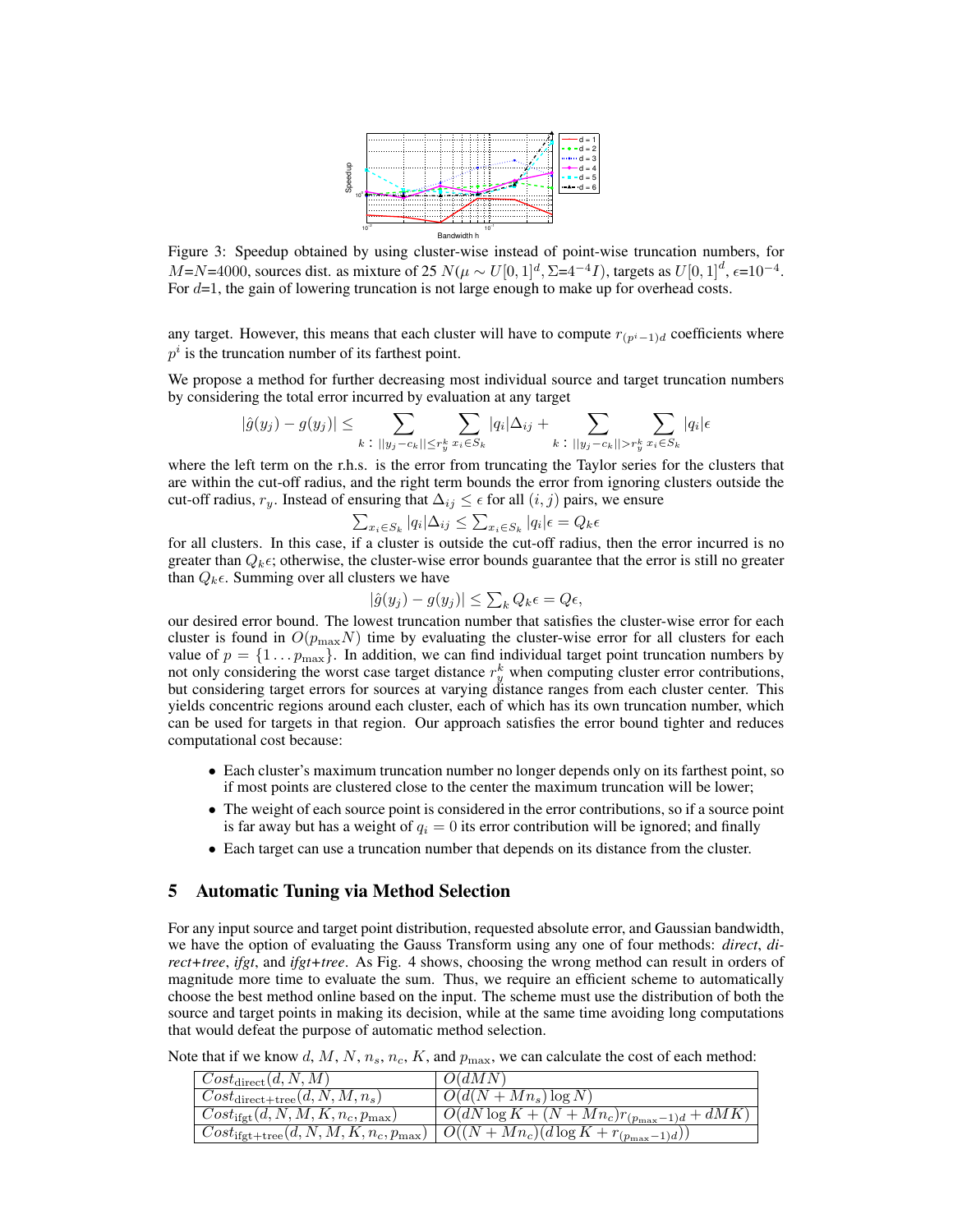

Figure 4: Running times of the four methods and our automatic method selection for  $M=N=4000$ , sources dist. as mixture of 25  $N(\mu \sim U[0, 1]^d, \Sigma = 4^{-4}I)$ , targets as  $U[0, 1]^d$ ,  $\epsilon = 10^{-4}$ . Left: example for  $d=4$ . Right: Ratio of automatic to fastest method and automatic to slowest method, showing that method selection incurs very small overhead while preventing potentially large slowdowns.

Algorithm 1 Method Selection

- 1: Calculate  $\hat{n}_s$ , an estimate of  $n_s$
- 2: Calculate  $Cost_{\text{direct}}(d, N, M)$  and  $Cost_{\text{direct+tree}}(d, N, M, \hat{n}_s)$
- 3: Calculate highest  $K_{\text{limit}} \geq 0$  such that for some  $n_c$  and  $p_{\text{max}}$
- $\min(Cost_{\text{ifet}}, Cost_{\text{ifet+tree}}) \leq \min(Cost_{\text{direct}}, Cost_{\text{direct+tree}})$
- 4: if  $K_{\text{limit}} > 0$  then
- 5: Compute  $p_{\text{max}}$  and  $K \leq K_{\text{limit}}$  that minimize estimated cost of IFGT 6: Calculate  $\hat{n}_c$ , an estimate of  $n_c$
- 6: Calculate  $\hat{n}_c$ , an estimate of  $n_c$ <br>7: Calculate  $Cost_{\text{ifot+tree}}(d, N, M)$
- Calculate  $Cost_{\text{ifgt+tree}}(d, N, M, K, \hat{n}_c, p_{\text{max}})$  and  $Cost_{\text{ifgt}}(d, N, M, K, \hat{n}_c, p_{\text{max}})$
- 8: end if
- 9: **return**  $\arg \min_i Cost_i$

More precise equations and the correct constants that relate the four costs can be obtained directly from the specific implementation of each method (this could be done by inspection, or automatically offline or at compile-time to account for hardware). A simple approach to estimating the distribution dependent  $n_s$  and  $n_c$  is to build a tree on sample source points and compute the average number of neighbors to a sampled set of targets. The asymptotic complexity of this approximation is the same as that of *direct+tree*, unless sub-linear sampling is used at the expense of accuracy in predicting cost. However,  $n_s$  and  $n_c$  can be estimated in  $O(M + N)$  time even without sampling by using techniques from the field of database management systems for estimating spatial join selectivity[21]. Given  $n_s$ , we predict the cost of *direct+tree*, and estimate  $K_{\text{limit}}$  as the highest value that might yield lower costs than *direct* or *direct+tree*. If  $K_{\text{limit}} > 0$ , then, we can estimate the parameters and costs of *ifgt* or *ifgt+tree*. Finally, we pick the method with lowest cost. As figure 4 shows, our method selection approach chooses the correct method across bandwidths at very low computational cost.

# 6 Experiments

Performance Across Bandwidths. We empirically evaluate our method on the same six real-world datasets as in [10] and compare against the authors' reported results. As in [10], we scale the data to fit the unit hypercube and evaluate the Gauss transform using all 50K points as sources and targets, with bandwidths varying from  $10^{-3}$  to  $10^3$  times the optimal bandwidth. Because our method satisfies an absolute error, we use for absolute  $\epsilon$  the highest value that guarantees a relative error of  $10^{-2}$ (to achieve this,  $\epsilon$  ranges from  $10^{-1}$  to  $10^{-4}$  by factors of 10). We do not include the time required to choose  $\epsilon$  (since we are doing this only to evaluate the running times of the two methods for the same relative errors) but we do include the time to automatically select the method and parameters. Since the code of [10] is not currently available, our experiments do not use the same machine as [10], and the CPU times are scaled based on the reported/computed the times needed by the naive approach on the corresponding machines. Figure 5 shows the normalized running times of our method versus the Dual-Tree methods DFD, DFDO, DFTO, and DITO. For most bandwidths our method is generally faster by about one order of magnitude (sometimes as much as 1000 times faster). For near-optimal bandwidths, our approach is either faster or comparable to the other approaches.

Gaussian Process Regression. Gaussian process regression (GPR) [22] provides a Bayesian framework for non-parametric regression. The computational complexity for straightforward GPR is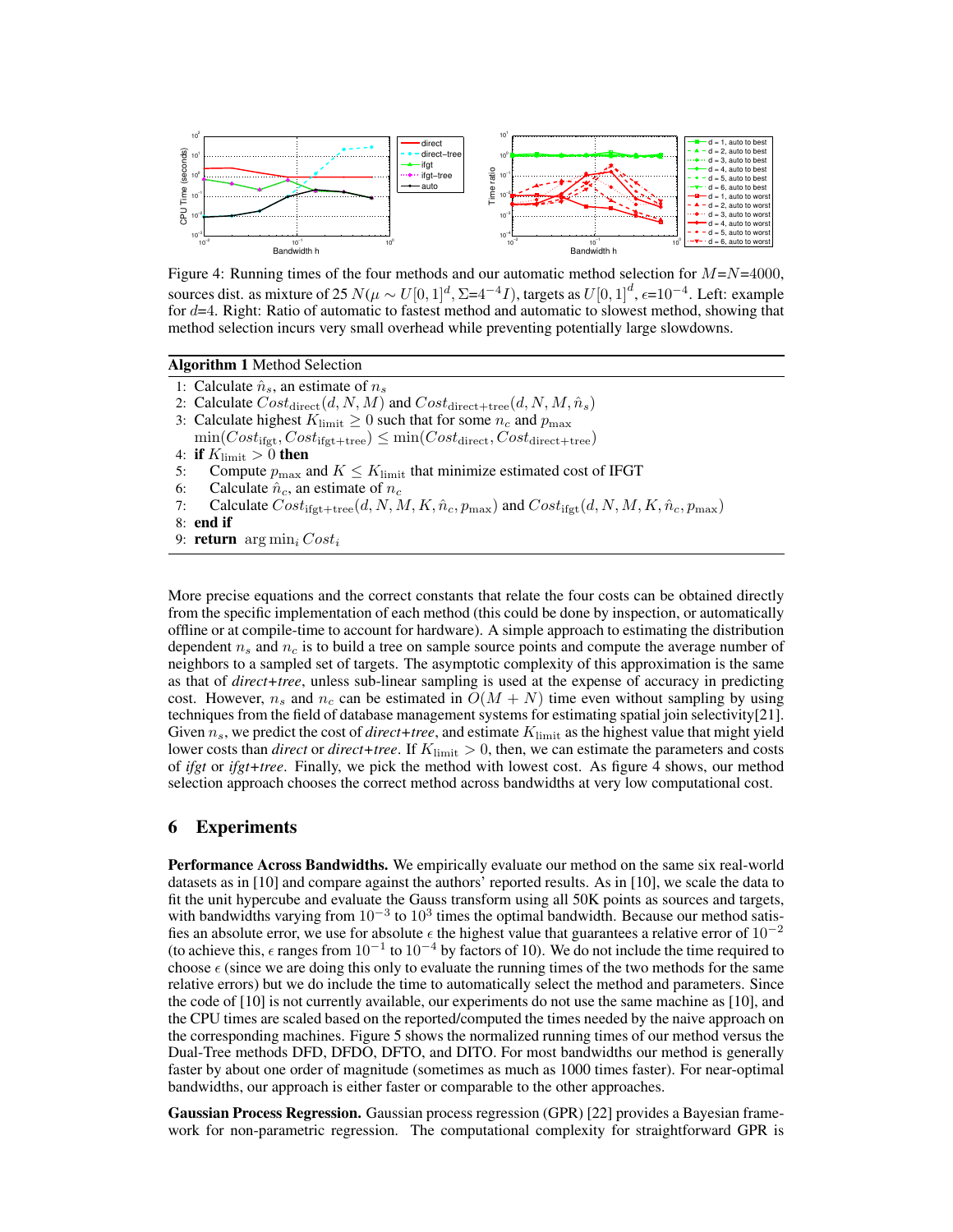

Figure 5: Comparison with Dual-Tree methods for six real-world datasets (lower is faster).

 $O(N^3)$  which is undesirable for large datasets. The core computation in GPR involves the solution of a linear system for the dense covariance matrix  $K + \sigma^2 I$ , where  $[K]_{ij} = K(x_i, x_j)$ . Our method can be used to accelerate this solution for Gaussian processes with Gaussian covariance, given by  $K(x, x') = \sigma_f^2 \exp(-\sum_{k=1}^d (x_k - x'_k)^2 / h_k^2)$  [22]. Given the training set,  $D = \{x_i, y_i\}_{i=1}^N$ , and a new point  $x_*$ , the training phase involves computing  $\alpha = (K + \sigma^2 I)^{-1}y$ , and the prediction of  $y_*$ is given by  $y_* = k(x_*)^T \alpha$ , where  $k(x_*) = [K(x_*, x_1), \dots, K(x_*, x_N)]$ . The system can be solved efficiently by a conjugate gradient method using IFGT for matrix-vector multiplication. Further, the accuracy of the matrix-vector product can be reduced as the iterations proceed (i.e.  $\epsilon$  is modified every iteration) if we use inexact Krylov subspaces [23] for the conjugate gradient iterations.

We apply our method for Gaussian process regression on four standard datasets: *robotarm*, *abalone*, *housing*, and *elevator*<sup>2</sup> . We present the results of the training phase (though we also speed up the prediction phase). For each dataset we ran five experiments: the first four fixed one of the four methods (*direct*, *direct+tree*, *ifgt*, *ifgt+tree*) and used it for all conjugate gradient iterations; the fifth automatically selected the best method at each iteration (denoted by *auto* in figure 6). To validate our solutions, we measured the relative error between the vectors found by the direct method and our approximate methods; they were small, ranging from  $\sim 10^{-10}$  to  $\sim 10^{-5}$ . As expected, *auto* chose the correct method for each dataset, incurring only a small overhead cost. Also, for the *abalone* dataset, *auto* outperformed any of the fixed method experiments; as the right side of figure 6 shows, half way through the iterations, the required accuracy decreased enough to make *ifgt* faster than *direct* evaluation. By switching methods dynamically, the automatic selection approach outperformed any fixed method, further demonstrating the usefulness of our online tuning approach.

Fast Particle Smoothing. Finally, we embed our automatic method selection in the the two-filter particle smoothing demo provided by the authors of  $[3]^3$ . For a data size of 1000, tolerance set at 10<sup>−</sup><sup>6</sup> , the run-times are 18.26s, 90.28s and 0.56s for the direct, dual-tree and automatic (*ifgt* was chosen) methods respectively. The RMS error for all methods from the ground truth values were observed as  $2.904 \pm 10^{-04}$ .

<sup>&</sup>lt;sup>2</sup>The last three datasets can be downloaded from http://www.liaad.up.pt/<sup> $\gamma$ </sup>ltorgo/Regression/DataSets.html; the first, *robotarm*, is a synthetic dataset generated as in [2]

<sup>&</sup>lt;sup>3</sup>The code was downloaded from http://www.cs.ubc.ca/~awll/nbody/demos.html